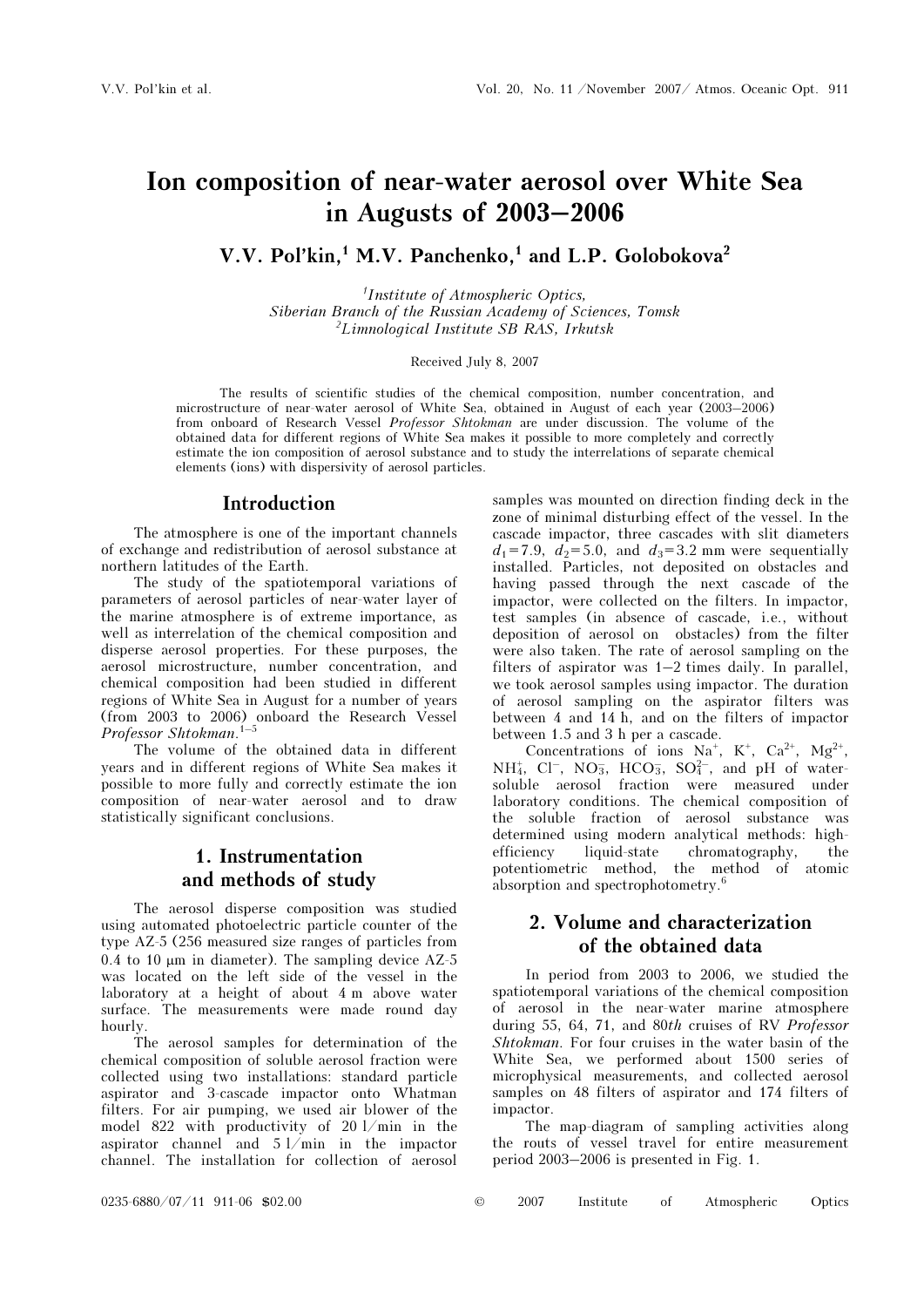

Fig. 1. Map-diagram of 55, 64, 71, and 80th cruises of RV Professor Shtokman with indication of regions of sampling with use of aspirator and impactor.

Thick lines indicate the regions of aerosol sampling with the use of aspirator and impactor, and numbers indicate the conditional regions.

# 3. Analysis of experimental data

#### 3.1. Mean ion concentrations

The statistical analysis of ion concentrations was made for the array of aspirator data as most confident and representative in contrast to the impactor data. As much as  $18 \text{ m}^3$  of air was pumped through the filters of aspirator, while a single cascade of impactor processed less than  $1 \text{ m}^3$  of air; thus, the accuracy of concentration determination is much higher for aspirator than for impactor.

The table presents the results of the statistical processing of aspirator data on ion composition, obtained during all cruises.

Table. The data on ion composition of aerosol obtained using aspirator during all cruises in 2003–2006.

| Ion              | Mean<br>value,<br>$\mu$ g · m <sup>-3</sup> | rms   | Minimum<br>value,<br>$\mu$ g · m <sup>-3</sup> | Maximum<br>value,<br>$\mu g \cdot m^{-3}$ | Number of<br>measurements |
|------------------|---------------------------------------------|-------|------------------------------------------------|-------------------------------------------|---------------------------|
| $Cl^-$           | 7.469                                       | 7.244 | 1.849                                          | 36.43                                     | 46                        |
| $Na+$            | 3.832 3.465                                 |       | 0.840                                          | 17.37                                     | 46                        |
| $Mg^{2+}$        | 0.334                                       | 0.532 | 0.020                                          | 2.170                                     | 43                        |
| $\mathrm{K}^+$   | $0.222 \quad 0.188$                         |       | 0.040                                          | 0.859                                     | 46                        |
| $Ca^{2+}$        | 0.656                                       | 0.885 | 0.040                                          | 3.960                                     | 46                        |
| $SO_4^{2-}$      | 3.275                                       | 2.652 | 0.404                                          | 14.55                                     | 46                        |
| NO <sub>3</sub>  | 0.626                                       | 0.333 | 0.120                                          | 1.327                                     | 46                        |
| $NH4+$           | 0.885                                       | 0.810 | 0.030                                          | 2.670                                     | 46                        |
| HCO <sub>3</sub> | 1.685                                       | 1.268 | 0.320                                          | 4.473                                     | 14                        |

We excluded from analysis the data sorted out in view of the evident fall of spray of sea waves upon the filtering material. Comparison of the mean values

obtained in our studies<sup>7</sup> with data of other authors showed good agreement in absolute concentrations of ions  $Cl^-$ , Na<sup>+</sup>, and Mg<sup>2+</sup> of marine origin. The difference lies in increased concentrations of ions  $Ca^{2+}$ ,  $SO_4^{2-}$ ,  $NO_3^-$ , and  $NH_4^+$  for White Sea. When compared with data for Pacific and Indian oceans,  $8,9$ these discrepancies may reach up to a factor of 3.4 for  $Ca^{2+}$ , up to a factor of 2.9 for  $SO_4^{2-}$ , up to a factor of 1.5 for  $NO<sub>3</sub><sup>-</sup>$ , and up to a factor of 2 for  $NH_4^+$ . These differences are explained by the fact that White Sea is actually an internal sea, experiencing more powerful influence of continental sources compared with other water basins of the World Ocean.

### 3.2. Variations of ion concentrations from one region to another in different years

The mean ion concentrations have large differences in absolute value; therefore, we consider the variations of the ratio of root-mean-square deviations to mean values of ion concentration, and these results are presented in Fig. 2.



Fig. 2. Percentage values of rms deviation from the mean for ions obtained for entire array of 2003–2006 measurements.

Data are in percent of the mean value for entire array of the 2003–2006 measurements. It is seen that the maximum variations of concentrations of elements take place for ions  $Mg^{2+}$  and  $Ca^{2+}$  (about 160 and 135%, respectively). The minimum values are observed for  $NO_3^-(53%)$ . Relative variations of other ions are intermediate in magnitude and vary in the range from 75 to 97%.

Consider the variations of ion mass concentration in different regions of White Sea. Figure 3 presents the percent variations  $V$  of ion mass concentrations from mean values during all cruises in 2003–2006 for chosen regions of measurements.

The variations V were calculated by the following formula:

$$
V = 100 \cdot N X / N X_{\text{av}} - 100,
$$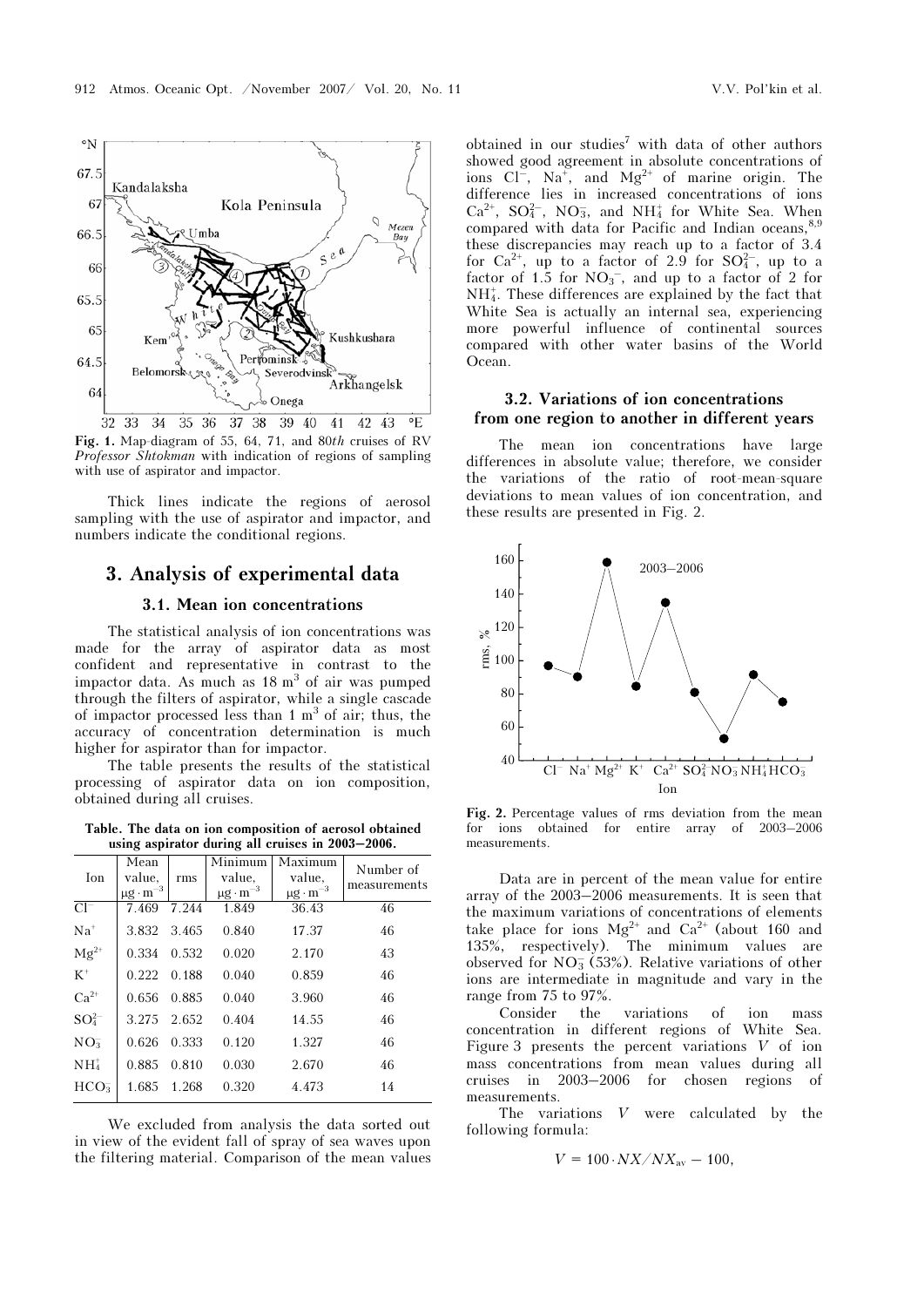

Fig. 3. Variations of concentrations of ions  $N_i$ , represented in percent of the average value for 2003–2006 over different years and regions.

We have chosen three regions of White Sea (see Fig. 1), which are subject to influence of continental sources with large probability. These regions are conditionally denoted as: 1) "Throat" (9 filters), i.e., sampling territories in the regions adjacent to narrowing of White Sea toward Mezen Bay and to the outlet to Barents Sea; 2) "Dvina" (13 filters), i.e., sampling territories in Dvina Bay; 3) "Kandalaksha" (13 filters), i.e., sampling territories in Kandalaksha Gulf. Number 4 in Fig. 1 denotes the central ("Center", 11 filters) region of White Sea, least subject to the effect of continental sources. For comparison purposes, we also present data obtained on the continent in the region of Arkhangelsk ("Arkhangelsk," region of Summer coast of Dvina Gulf of White Sea, 3 filters) and in the region of Unsk lighthouse ("Lighthouse," Marine hydrometeorological station "Unsk lighthouse," 11 filters).

For the "Throat" region, maximum variations of concentrations of ions  $CI^-$ ,  $Na^+$ ,  $Mg^{2+}$  are recorded, and the largest deviations from mean values, characteristic for seawater, are 164, 146, and 169%, respectively. In this region we record the largest values of wind speed  $(18-20 \text{ m/s})$  and rough see (up to 6 numbers), which, naturally, favored increased generation of salt aerosol from sea surface. The value of variation V, averaged over all ions and years for this region, was 71%.

The characteristic feature of "Dvina" region is that in all periods of observations, the concentrations of ions  $Cl^{-}$ , Na<sup>+</sup>, Mg<sup>2+</sup>, inherent primarily to salt aerosol, differed little from the mean values. At the same time, this region has maximal variations of concentrations of ions  $Ca^{2+}$  in 2004 (about 200%); therefore, the increased calcium content in this case can be explained only by the influence of continental aerosol sources.

Among all the regions, the maximal values of V variation, averaged over all ions and years, are observed for "Kandalksha" region, equal to 76%. For this region, in 2005 we observed concentration variations close to maximum practically for all ions with exception of nitrates and ammonium. Considering that these two ions are characteristic for continental sources, we should speculate that the presence of maximum of concentration for other ions is caused by increased generation of marine aerosol.

 In absolute value, minimal variations of ion concentrations V are observed in all expeditions for the regions "Center"  $(60\%)$  and "Dvina"  $(40\%)$ .

The variation V averaged over all ions and regions was found for 2003, 2004, 2005, and 2006 to be 57, 67, 61, and 71%, respectively.

#### 3.3. Ion composition and its connection with ratio between finely and coarsely dispersed particles

Analysis of interrelation between ion composition and dispersion properties of aerosol was performed using integrated parameter introduced by ourselves in Ref. 10; it was calculated as the ratio of concentration of submicron fraction to coarsely dispersed fraction

$$
N_{\rm sub}/N_{\rm coars} = N(r = 0.2 - 0.5)/N(r = 0.5 - 1 \text{ }\mu\text{m}).
$$

Data on the concentrations are obtained using photoelectric counter of aerosol particles ÀZ-5. In Fig. 4, these data are given in the form of tables, which present the values of  $N_{sub}/N_{cous}$ ,  $N_{sub}$ , and  $N_{\text{coars}}$  averaged over regions and for the expedition of each year. Also shown are the dependences of the ratios of the mean ion concentrations NX for a particular region and a year to the mean concentrations  $NX_{\text{av}}$ , obtained for the entire array of 2003–2006 measurements.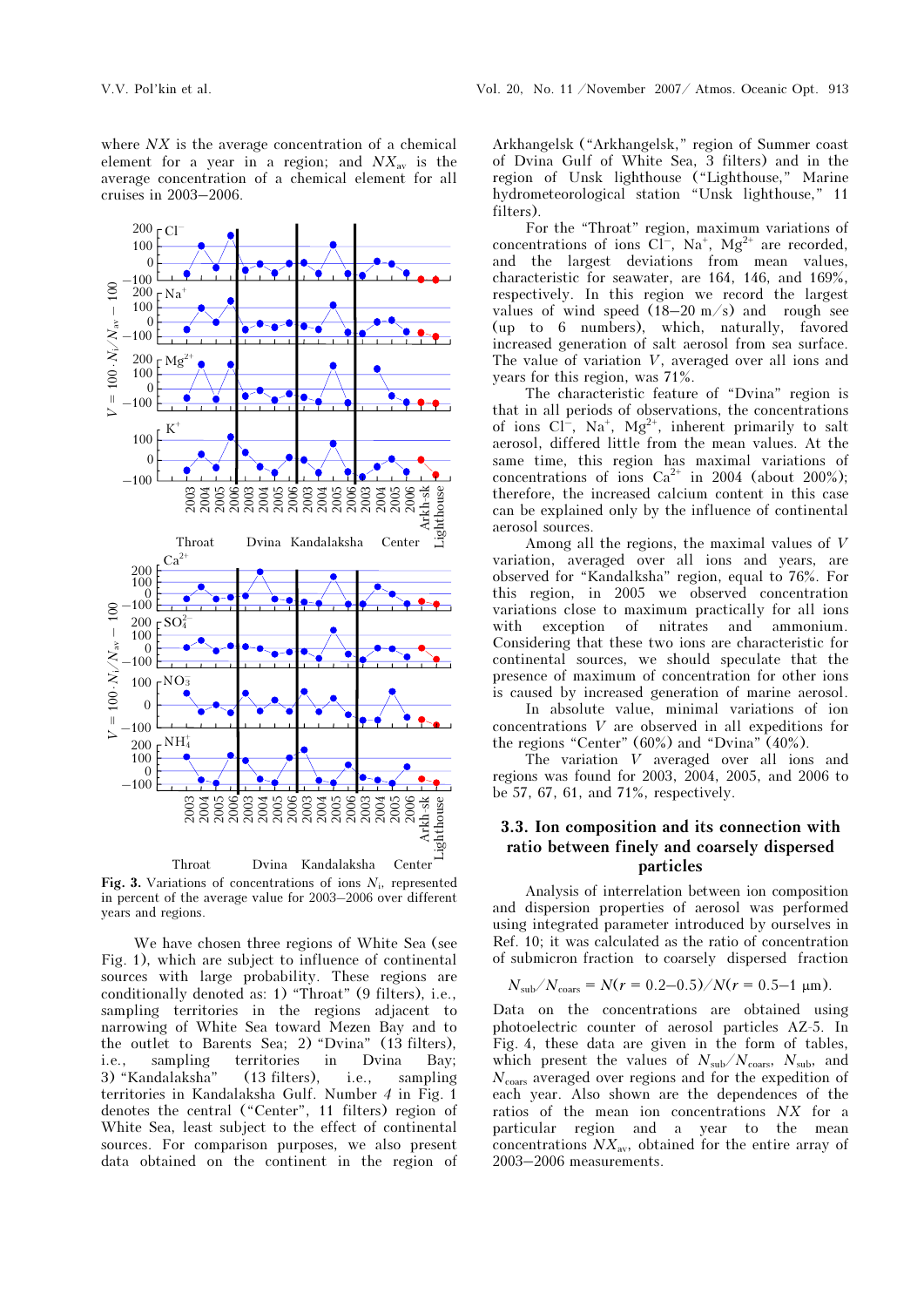



| 0<br>$Cl^-$ Na <sup>+</sup> Mg <sup>2+</sup> K <sup>+</sup> Ca <sup>2+</sup> SO <sub>4</sub> <sup>2</sup> -NO <sub>3</sub> NH <sub>4</sub> <sup>+</sup> HCO <sub>3</sub><br>Ion |                              |                                 |                               |  |  |  |
|---------------------------------------------------------------------------------------------------------------------------------------------------------------------------------|------------------------------|---------------------------------|-------------------------------|--|--|--|
| Region                                                                                                                                                                          | $N_{\rm sub}/N_{\rm coarse}$ | $N_{\rm sub}$ , ${\rm cm}^{-3}$ | $N_{\rm coarse},$<br>$cm^{-}$ |  |  |  |
| Throat                                                                                                                                                                          | 22.5                         | 22.0                            | 1.98                          |  |  |  |
| Dvina                                                                                                                                                                           | 28.6                         | 21.7                            | 1.37                          |  |  |  |
| Kandalaksha                                                                                                                                                                     | 15.1                         | 9.94                            | 1.23                          |  |  |  |
| Center                                                                                                                                                                          | 14.3                         | 15.0                            | 1.63                          |  |  |  |
|                                                                                                                                                                                 |                              |                                 |                               |  |  |  |

Fig. 4. Ratio of the mean ion concentrations  $NX$  for  $(a)$ different years and (b) regions to the mean concentrations  $NX_{\text{av}}$  obtained for entire array of 2003–2006 measurements.

In 2003 and 2006, the lowest  $NX/NX_{\text{av}}$  values were obtained for ions of marine origin  $Cl^-$ ,  $Na^+$ , and  $Mg^{2+}$ , as well as for ions  $\bar{Ca}^{2+}$  and  $SO_4^{2-}$ , and the highest  $NX/NX_{\text{av}}$  values for  $NO_3^-$  and  $NH_4^+$ , i.e., ions characteristic for continent. At the same time, in 2003 we obtained the highest  $N_{\rm sub}/N_{\rm coars}$  and  $N<sub>sub</sub>$  values and the lowest  $N<sub>coars</sub>$  values. These facts indicate that the ion composition and the shape of particle size distribution function most closely correspond to continental aerosol.

For 2004 and 2005 (in comparison with 2003 and 2006), an inverse pattern in ion composition and behavior of the ratio  $N_{sub}/N_{coars}$  is observed. Hence, the ion composition and the shape of the particle size distribution function more closely correspond to marine aerosol.

For the "Throat" region, the analysis of behavior of the ratios  $NX/NX_{\text{mea}}$  (Fig. 4, b) shows that it has the highest (relative to mean) concentrations of sea-derived ions  $(Cl^-, Na^+, and$  $Mg^{2+}$ ), increased concentrations of K<sup>+</sup>, SO<sub>4</sub><sup>2</sup>-, and NH<sup>4</sup> + , and the lowest concentrations of calcium. The "Throat" region differs from other regions by the highest values of parameters  $N_{sub}/N_{coars}$ ,  $N_{sub}$  and  $N_{\text{coars}}$  (the shape of the particle size distribution function closer corresponds to the continental aerosol). It should be noted that this region is characterized by the presence of large wind speeds and strong sea surface roughness. This leads to increased content of sea-derived ions in the chemical composition and to increased (in comparison with other regions) aerosol particle number concentration in size spectrum for entire working size range of the photoelectric counter.

The "Kandalaksha" region is characterized by the highest concentrations of ions of potassium, calcium, sulfates, and nitrates, high mean values of concentrations of sea-derived ions  $Cl^-$ ,  $Na^+$ ,  $Mg^{2+}$ , but low concentrations of  $NH_4^+$  and HCO<sub>3</sub>. For this region, the value of  $N_{\text{sub}}$  is lower than for the "Throat" region, while the  $N_{\text{coars}}$  value is close to values of  $N_{\text{coars}}$  in other regions. Therefore, the particle size distribution function for this region is closer in shape to marine aerosol.

The highest  $NH<sub>4</sub><sup>+</sup>$  concentrations are detected in "Dvina" region. This region distinctly has high concentrations of  $K^+$ ,  $Ca^{2+}$  and  $NO_3^-$ , i.e., ions typical for continental sources, and also the lowest concentrations of  $Cl^-$ ,  $Na^+$ , and  $Mg^{2+}$ , i.e., ions typical for sea water. In this region, the  $N_{\text{coars}}$  value is low for high value of  $N_{sub}$ ; therefore, the shape of particle size distribution function most closely corresponds to continental aerosol.

In the central regions of White Sea ("Center" region) for ions K<sup>+</sup>, SO<sub>4</sub><sup>2</sup>-, NO<sub>3</sub>, NH<sub>4</sub><sup>+</sup>, and HCO<sub>3</sub> we observe the lowest concentrations, and for other ions the concentrations are lower than the mean. The  $N_{\text{coars}}$ values are high in these region, whereas  $N<sub>sub</sub>$  values are low; therefore, the ratio  $N_{\text{sub}}/N_{\text{coars}}$  is the lowest of all regions and, hence, the shape of the particle size distribution function most closely corresponds to marine aerosol.

## 3.4. Estimate of connection between ion composition and disperse properties of particles according to impactor data

The use of impactor makes it possible to estimate the ion content in different-sized aerosol fractions. Deposition of particles with  $r > 0.5 \mu m$  on the first cascade (slit diameter  $d_1 = 7.9$  mm) made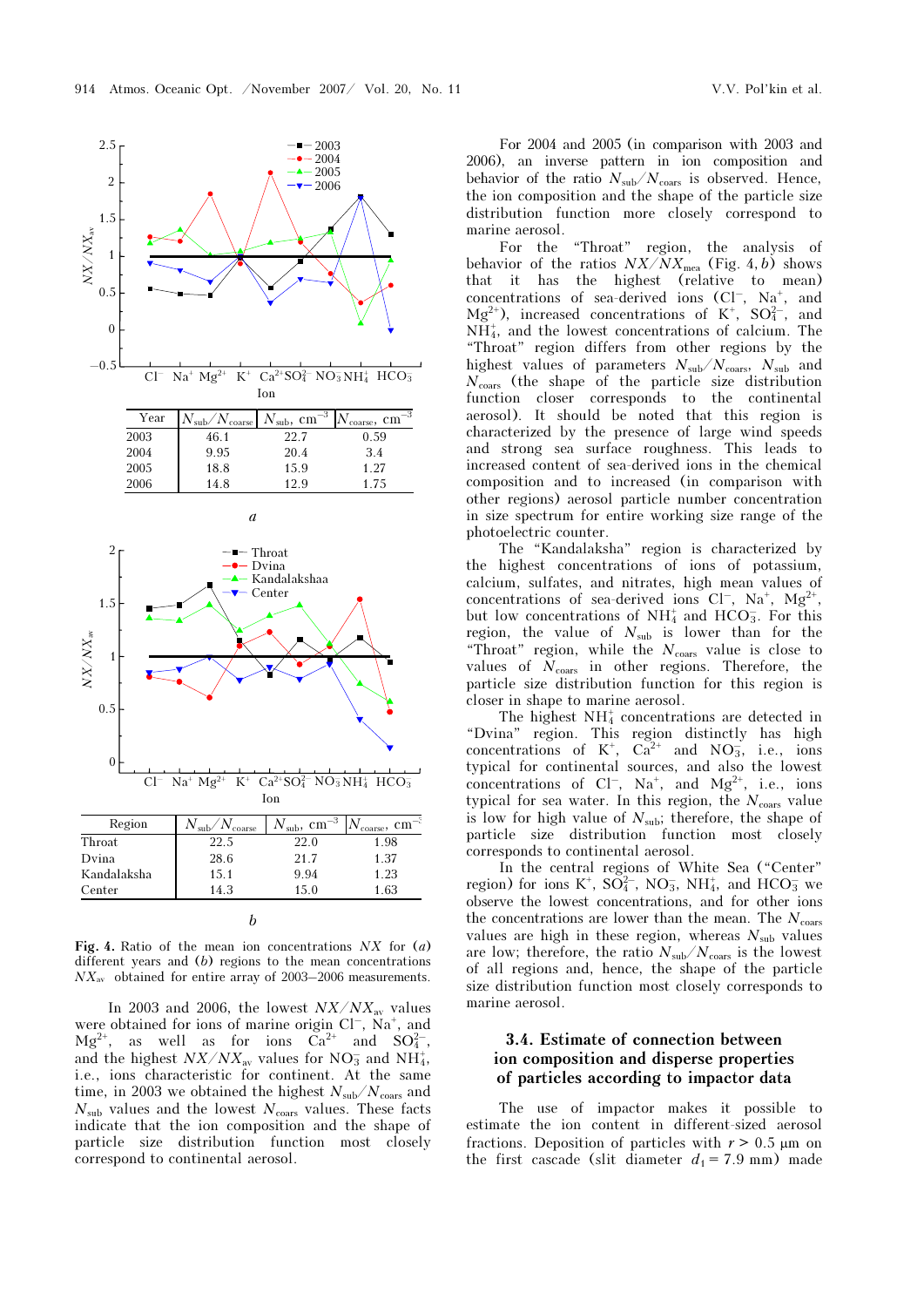approximately 25% efficiency, deposition of particles with  $r > 0.6$  µm on the second cascade  $(d_2 = 5$  mm) – 40% efficiency, and deposition of particles with  $r > 0.9$  μm on the third cascade  $(d_3 = 3.2$  mm) – 60% efficiency.

The middle of the boundary separating aerosol particles into fractions lies in the region  $r = 0.4 - 0.5 \mu m^{3}$  In analysis of the data, we note the strong differences in ion concentrations for different impactor cascades. This means that the ions are mostly in size range of coarsely dispersed particles with radii larger than  $0.4-0.5$   $\mu$ m. The absence of differences in ion concentrations means that the ion is contained in finely dispersed fraction of particles with radii less than  $0.4-0.5 \mu m$ . If these differences are small, then the ion is present both in finely and coarsely dispersed fractions.

For all 2003–2006 cruises we calculated the mean concentrations of ions for different cascades of impactor (Fig. 5).



Fig. 5. Ion mass concentrations, averaged over entire array of 2003–2006 data, for different cascades of impactor: abbreviation "Imp" means sampling on the filter without preliminary deposition on the cascade; and "Imp1," "Imp2," and "Imp3" stand for the first, second, and third cascades.

Certain nonuniformity in separation of ion concentrations among cascades can be explained by different time of sampling in the presence of nonuniformity of aerosol concentration along the measurement path.

Analysis of Fig. 5 shows that the ions  $Cl^-$  and Na<sup>+</sup>, typical for seawater, are predominately present in coarsely dispersed fraction of aerosol particles. The ions  $SO_4^{2-}$ , NH<sub>4</sub>, and NO<sub>3</sub>, typical for continental aerosol, are present both in coarsely and finely dispersed fractions. The ions  $Mg^{2+}$ , K<sup>+</sup>, and Ca<sup>2+</sup> are present mainly in finely dispersed fraction.

## Conclusion

Summarizing the results of the study of variations of ion concentration and interrelations of ion and disperse composition for different regions and

in different time intervals, we can conclude the following.

The main differences between the mean ion concentrations of soluble fraction of near-water aerosol over White Sea, as compared to aerosol from other regions of World ocean, are the increased concentrations of ions of continental origin:  $Ca^{2+}$ ,  $SO_4^{2-}$ , NO<sub>3</sub>, and NH<sub>4</sub>. The maximal differences may reach up to a factor of  $3.4$ ,  $2.9$ ,  $1.5$ , and  $2$ , respectively. The maximum variations of concentrations of elements are observed for ions  $Mg^{2+}$ and  $Ca^{2+}$  (160 and 135%, respectively), and minimal variations for ions  $NO_3^-$  (53%). The variations of other ions are intermediate in magnitude and vary by less than a factor of 2.

Large wind speeds (up to  $18-20$  m/s) and high see rough (up to 6 numbers) of the sea surface lead to generation of sea-derived aerosol particles across entire size spectrum of the sensitivity range of the photoelectric counter  $AZ-5$  ( $> 0.2 \mu m$  in radius). This leads to increase of the concentration of the ions Cl–,  $Na<sup>+</sup>$ ,  $Mg<sup>2+</sup>$ , increase of the concentration of particles of submicron  $N_{sub}$  ( $r = 0.2{\text -}0.5$  µm) and coarse  $N_{coars}$  $(r = 0.5-1 \text{ }\mu\text{m})$  ranges and their ratio  $N_{\text{sub}}/N_{\text{coarse}}$ . Sea-derived ions  $Cl^-$  and  $Na^+$  are contained predominately in the coarse aerosol fraction. In the fine fraction,  $Mg^{2+}$ , K<sup>+</sup>, and Ca<sup>2+</sup> are largely present. Ions, typical for continental aerosol, namely  $SO_4^{2-}$ ,  $NH<sub>4</sub>$ , and  $NO<sub>3</sub>$ , are present both in coarse and fine fractions.

Coastal zones of the water basin of White Sea can be considered as the regions, subjected to influence of continental sources, including anthropogenic ones. The central regions, removed from the coastal zones, can be considered relatively clean, not subjected to the influence of the continental sources.

#### Acknowledgements

Authors thank A.P. Lisitsyn and V.P. Shevchenko for arrangement activity in accomplishing experiments, crew of RV Professor Shtokman for favorable conditions of work during the expedition, V.S. Kozlov, A.B. Tikhomirov and Vas.V. Pol'kin for participation in individual measurements, and T.V. Pogodaeva and I.N. Dolya for participation in handling of filters.

This work is performed as a part of the Program of Basic Research of Presidium of RAS "Basic Problems of Oceanology: Physics, Geology, Biology, Ecology" and under support of Russian Foundation for Basic Research (Grant No. 06-05-6439).

#### References

1. V.V. Pol'kin, L.P. Golobokova, V.S. Kozlov, V.B. Korobov, A.P. Lisitsyn, M.V. Panchenko, V.B. Korobov, A.P. Lisitsyn, M.V. Panchenko, M.A. Peskova, V.P. Shevchenko, and T.V. Khodzher, in: Abstracts of Reports at the X Working Group "Aerosols of Siberia," Tomsk (2003), p. 17.<br>2. V.V. Pol'kin, Vas.V. Pol'kin,

M.V. Panchenko, V.S. Kozlov, A.P. Lisitsyn, and V.P. Shevchenko, in: Proc.